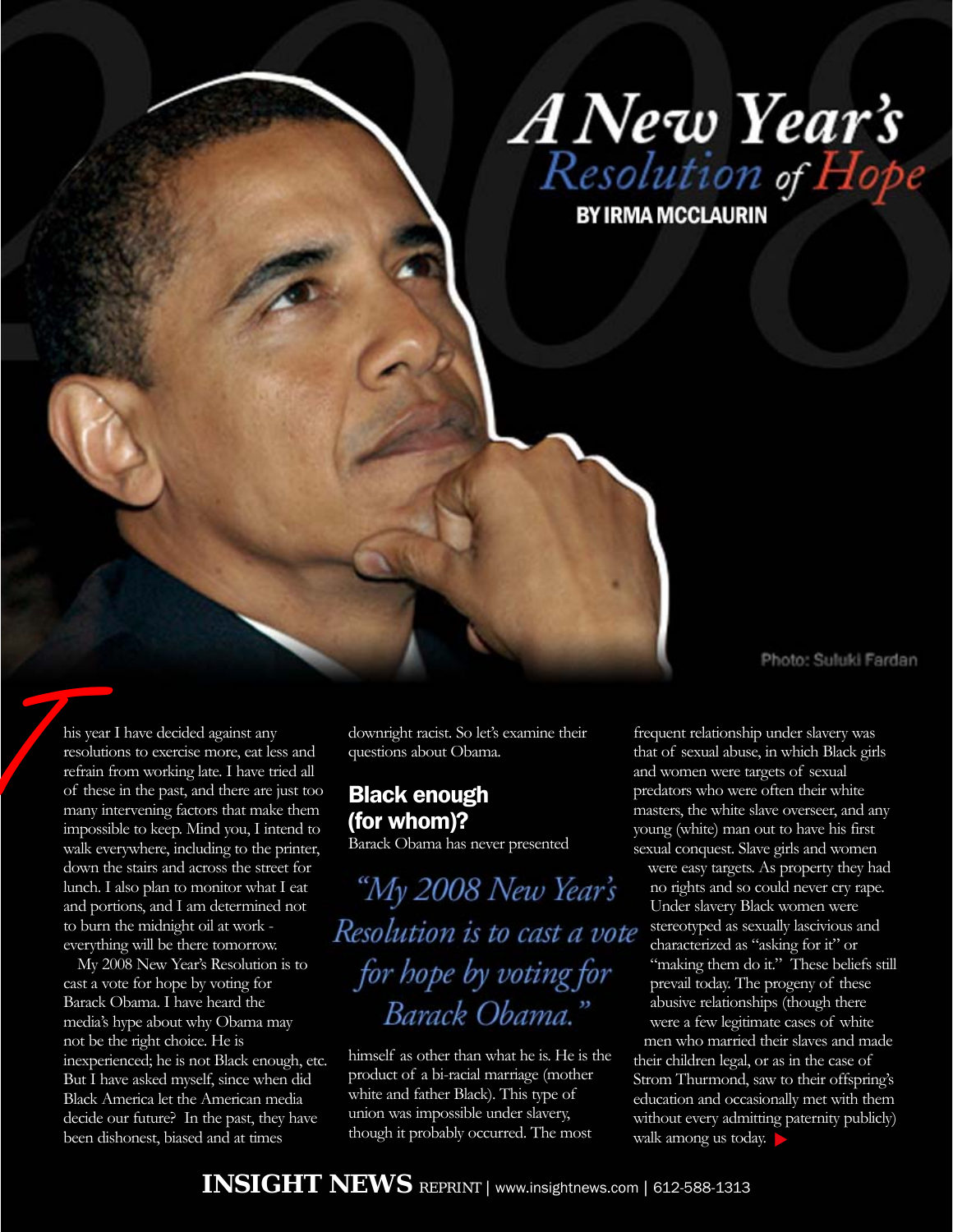We see the legacy in the faces (and skin color) of our grandparents, parents and other relatives, and occasionally they surface as a surprise in the next generation of children or grandchildren (honey, who did you

*Colonel's Dream* (1905).

He also took the Black community to task for privileging lighter skin in his collection of short stories entitled *The Wife of His Youth and Other Stories of the Color Line* (1899). In these

## *"Under hypodescent, any child with one Black parent was automatically presumed to be Black and would take on the lower (subordinate) status of that parent. This rule perpetuated slavery and ensured a never-ending stock of Blacks in servitude."*

say the baby's father was?). In truth, a large percentage of African Americans carry some white/European genetic material, alongside that of Native American and African.

As a result of these illicit relationships, and given the Jim Crow laws against miscegenation, any child born of such unions was automatically presumed to be Black. It is what the late anthropologist Marvin Harris coined the "rule of hypodescent." Hypo meaning lower. Under hypodescent, any child with one Black parent was automatically presumed to be Black and would take on the lower (subordinate) status of that parent. This rule perpetuated slavery and ensured a never-ending stock of Blacks in servitude. It didn't matter that some of these slaves looked liked their fathers (phenotypically white) and could pass; if knowledge of their ancestry were revealed they could be thrust back into slavery at a moment's notice. We have come to know it as the "one drop rule." That is, one drop of Black blood, regardless of phenotype (appearance) makes you Black.

After emancipation, some of those who could passed over and lived with the perpetual fear of discovery (see Nella Larsen's novels, *Passing* and *Quicksand*). Twentieth century African American novelist Charles Waddell Chesnutt (who was phenotypically white, but "legally" Black) wrote about the challenges of being a "mulatto" in three novels, *The House behind the Cedar* (1900), *The Marrow of Tradition* (1901) and *The*

stories, Chesnutt critiques those Blacks who established a "color line" to exclude darker-skinned Blacks. Each story hinges on some type of misunderstanding in which the darker-skinned Black is presumed to be less than his lighter-skinned counterparts. At the end of the story, there is a turnabout in which Blackness is proven to be worthy or in which the light-skinned Black chooses to stand with his/her race and shuns passing.

labor and our blood, sweat and tears, we created the economic foundation for which America is noted. Slave labor built such monuments of American progress and democratic government as the White House and the United States Capitol, and used our talents and creativity to establish a rich cultural tradition of music, dance, art and literature rooted in a fusion of African, European and Native American elements. If Indians are the first authentic Americans, we are truly the second American people. We are innovators and inventors, facts that should be celebrated and revered.

This is the backdrop for understanding the significance of the media's questioning of Barack Obama's Black authenticity. According to this country's history and its well-established rule of hypodescent, he is Black. End of story. As for the answer to the question of whether he's "Black

enough?" His actions have proven that he is more



Modern day

stories such as Bliss Broyard's narrative of her father's passing for white in *One Drop: My Father's Hidden Life - A Story of Race and Family Secrets* (2007), remind us of the deep reach of slavery's legacy into the American present, and how some of us have come to lament and deny our ancestry, rather than seeing it as a *cause célèbre*.

Why celebrate? Because we as a people survived the horrors of slavery and thrived; through our

attuned to and understands the challenges of what it means to be a Black person, and specifically a Black man, in America than any of the other candidates. He rose against the structural barriers of racism and economic and social privilege to become the first Black president of the *Harvard Law Review*. He then took that well-earned privilege and worked as a grassroots organizer; no one can doubt that his educational pedigree could have provided more lucrative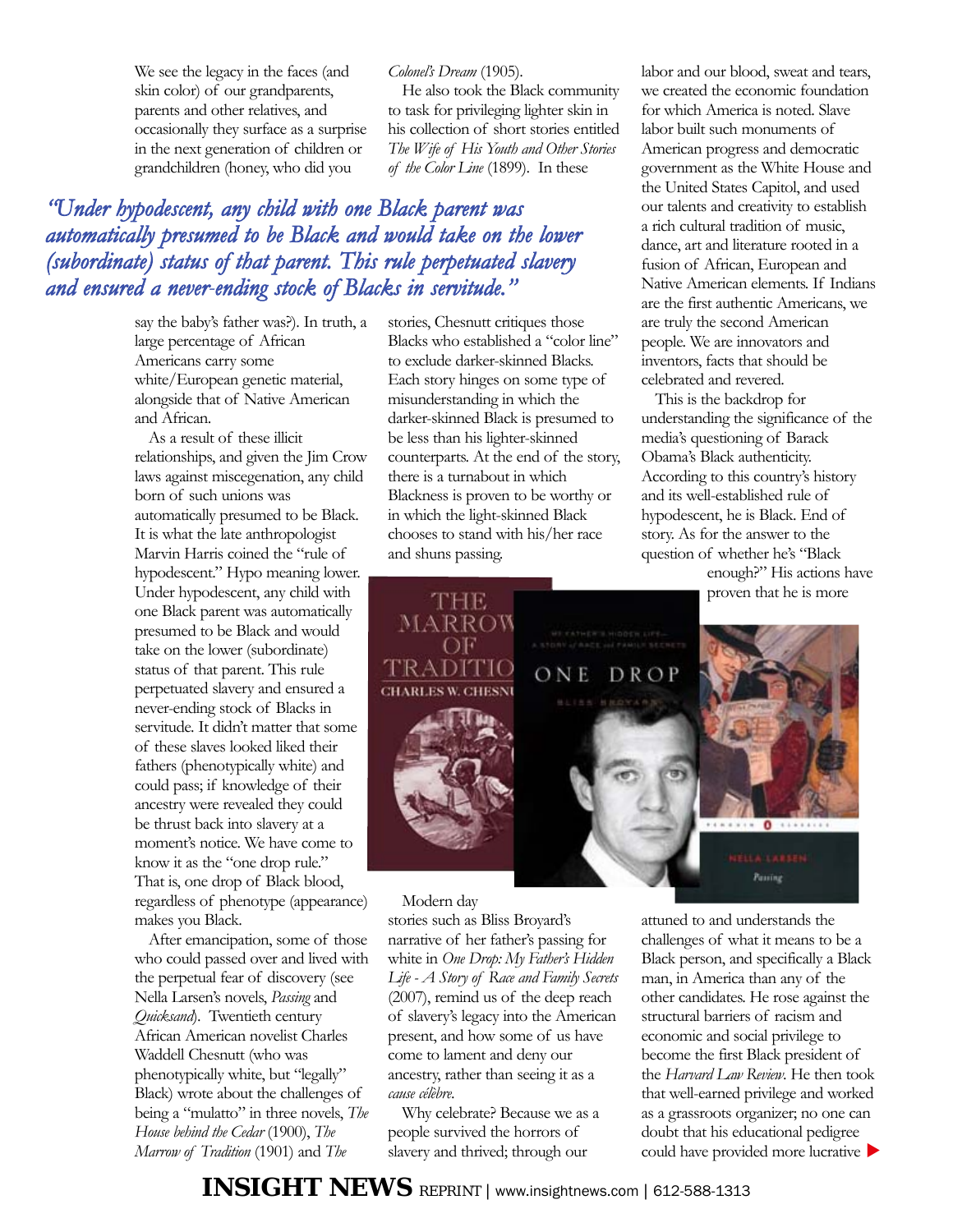

opportunities as the *Harvard Review's* first black president. He chose to follow an action agenda of helping those most in need. Years before he was a presidential candidate on the campaign trail, Barack Obama already had cast his destiny with "the folk."

In this political culture, Barack is a rarity because his words and his actions are in alignment. He walks the walk of a man who understands the plight of the dispossessed, and at the same time he can commune with and compete effectively among the elite (a la Harvard). He managed a successful political career as an Illinois State Senator and has made history again as only the third African American since 1881 *ever* to be elected to the United States Senate since Reconstruction - that

is almost 114 years!

# What's experience got to do with it?

One critique that is percolating in our community is Obama's lack of experience. Well, Hillary Clinton has experience as a Senator and so does Barack Obama. Where they differ is that Hillary spent time in the White House married to the President. While she was involved in health care, her only claim to experience is that she was at the table, behind the scenes and privy to the President's most intimate thoughts - sometimes. But she was not the president.

She has had a chance to be a "presidential" intern. But where was she when her husband instituted welfare reform that has made women and children more vulnerable? Where was she when Clinton backed down on appointing Lani Guinier? Why didn't he back his candidates the way Bush has dug in and backed his appointees? Obama did not have the opportunity to become a presidential intern - very few Blacks would ever be able to do so. But he has as much experience as Senator John F. Kennedy had when he ran for president, and he offers us the same possibility of hope and a new political order, even within the Democratic Party - now that's political transformation.

## A vote for hope is a vote for our future

We have become a country where President Bush's religious beliefs have infused virtually every action he has taken. They have affected his stance